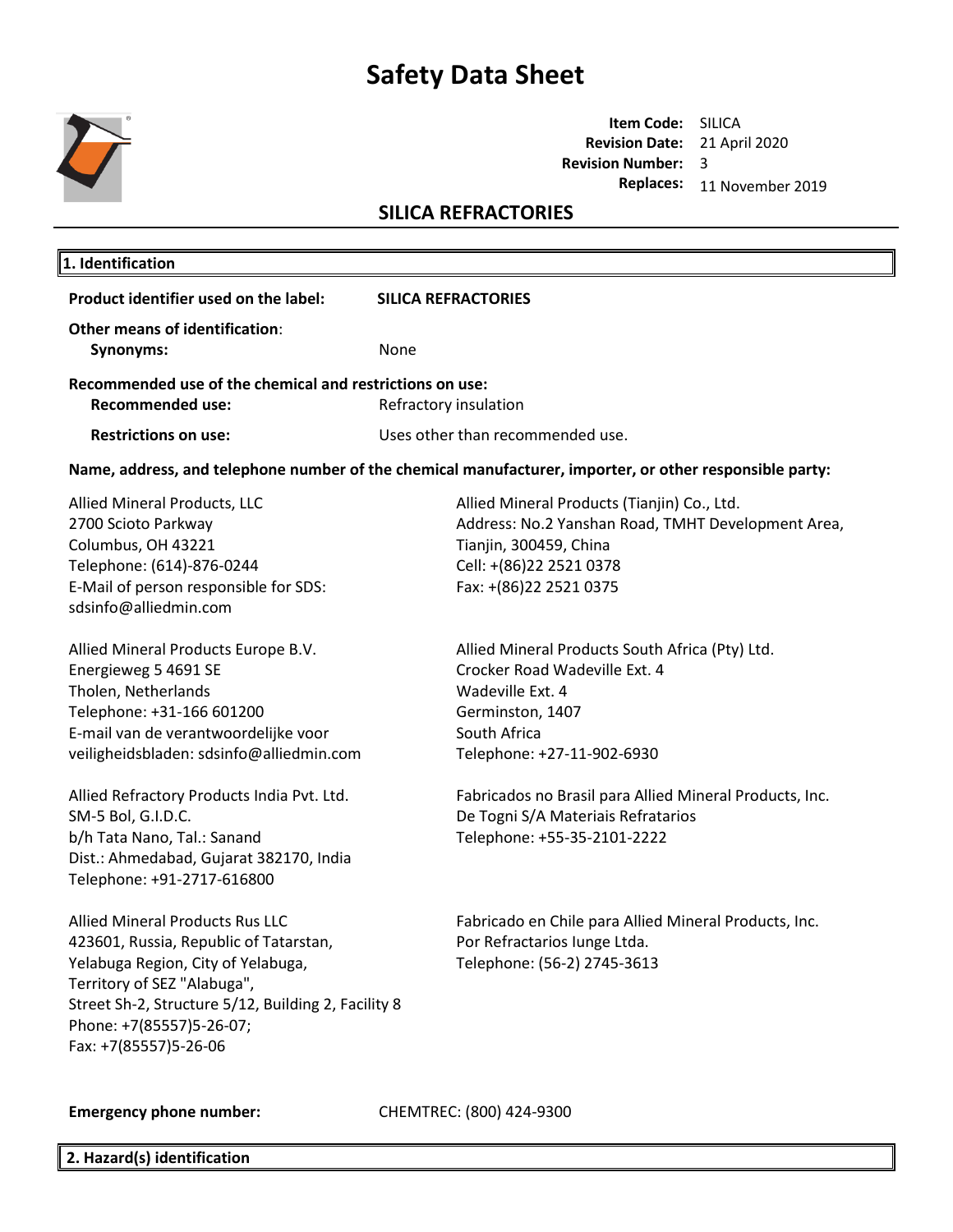

**Item Code:** SILICA **Revision Date:** 21 April 2020 **Revision Number:**  3 **Replaces:** 11 November 2019

## **SILICA REFRACTORIES**

**Classification of the chemical in accordance with paragraph (d) of §1910.1200:**

**GHS Hazard Symbols:**



| <b>GHS Classification:</b>       | Carcinogenicity Category 1A                                                                                  |
|----------------------------------|--------------------------------------------------------------------------------------------------------------|
|                                  | Specific Target Organ Systemic Toxicity (STOT) - Single Exposure Category<br>1                               |
|                                  | Specific Target Organ Systemic Toxicity (STOT) - Repeated Exposure<br>Category 1                             |
| <b>Signal Word:</b>              | Danger                                                                                                       |
| <b>Hazard Statements:</b>        | H350 - May cause cancer                                                                                      |
|                                  | H370 - Causes damage to organs                                                                               |
|                                  | H372 - Causes damage to organs through prolonged or repeated<br>exposure                                     |
| <b>Precautionary Statements:</b> |                                                                                                              |
| <b>Prevention:</b>               | P201 - Obtain special instructions before use.                                                               |
|                                  | P202 - Do not handle until all safety precautions have been read and<br>understood.                          |
|                                  | P260 - Do not breathe dust/fume/gas/mist/vapours/spray.                                                      |
|                                  | P264 - Wash thoroughly after handling.                                                                       |
|                                  | P270 - Do not eat, drink or smoke when using this product.                                                   |
|                                  | P280 - Wear protective gloves/protective clothing/eye protection/face<br>protection.                         |
| <b>Response:</b>                 | P307+P311 - IF exposed: Call a POISON CENTER or doctor/physician.                                            |
|                                  | P308+P313 - IF exposed or concerned: Get medical advice/attention.                                           |
|                                  | P314 - Get medical advice/attention if you feel unwell.                                                      |
|                                  | P321 - Specific treatment (see Sections 4 to 8 on this SDS and any<br>additional information on this label). |
| Disposal:                        | P501 - Dispose of contents/container to a suitable disposal site in                                          |
|                                  | Page 2 of 15                                                                                                 |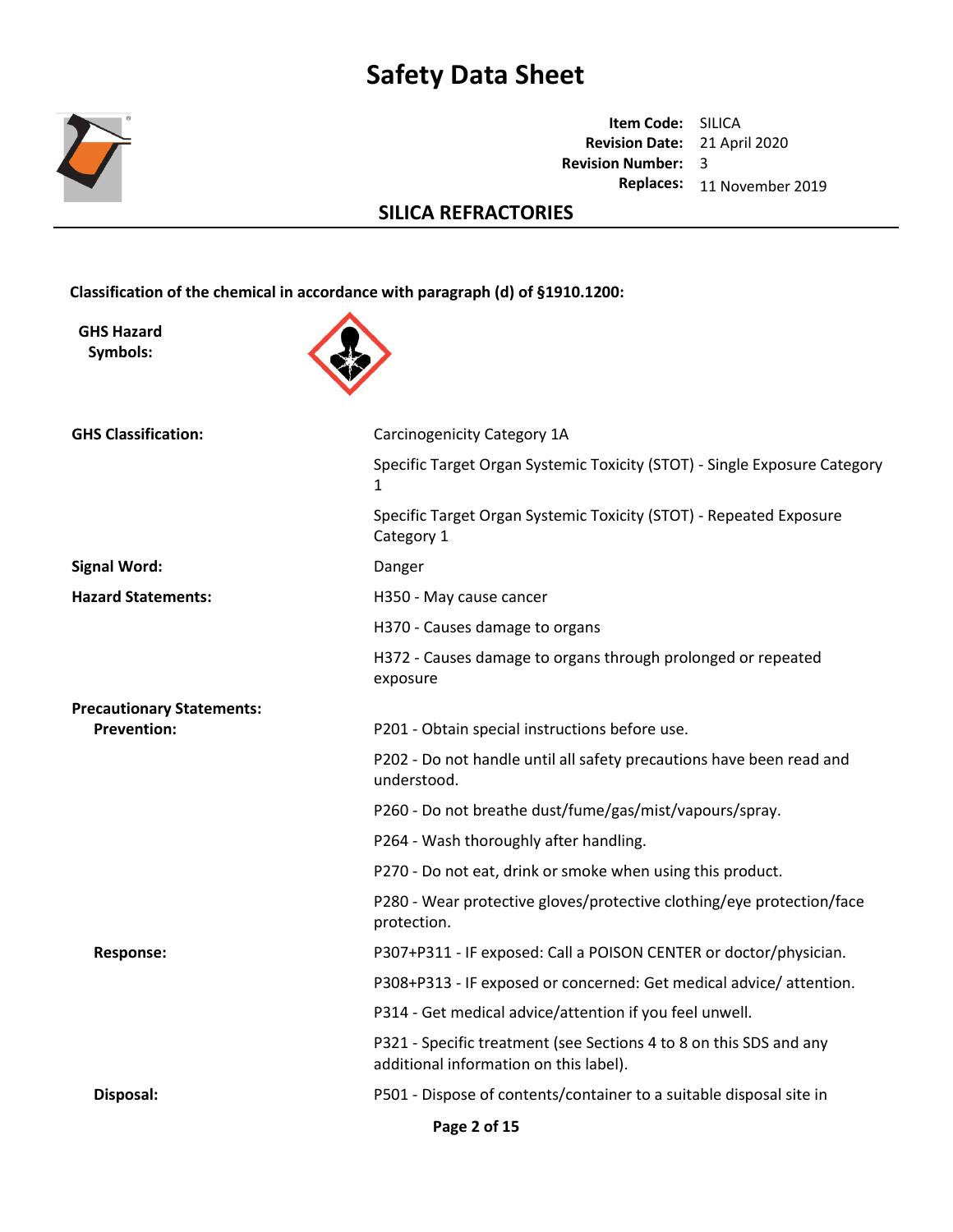

**Item Code:** SILICA **Revision Date:** 21 April 2020 **Revision Number:**  3 **Replaces:** 11 November 2019

### **SILICA REFRACTORIES**

|                                   | accordance with local/national/international regulations.                                                                                                                                                                                                                                                                                                                                                                                                                                                                                                                                                                                                                                                                                                                        |
|-----------------------------------|----------------------------------------------------------------------------------------------------------------------------------------------------------------------------------------------------------------------------------------------------------------------------------------------------------------------------------------------------------------------------------------------------------------------------------------------------------------------------------------------------------------------------------------------------------------------------------------------------------------------------------------------------------------------------------------------------------------------------------------------------------------------------------|
| Hazards not otherwise classified: | This product also contains nuisance dust. Although the nuisance dust<br>contains no additional hazards, appropriate PPE should be used.                                                                                                                                                                                                                                                                                                                                                                                                                                                                                                                                                                                                                                          |
| <b>Cancer Statement:</b>          | Crystalline silica exists in several forms, the most common of which is<br>quartz. If crystalline silica (quartz) is heated to more than 870°C (1600°F)<br>it can change to a form of crystalline silica known as trydimite, and if<br>crystalline silica (quartz) is heated to more than 1470°C (2680°F), it can<br>change to a form of crystalline silica known as cristobalite. Crystalline<br>silica as trydimite and cristobalite are more fibrogenic than crystalline<br>silica as quartz. IARC has listed crystalline silica from occupational<br>sources as a Group I carcinogen. A Group I carcinogen is one in which<br>there is sufficient evidence for carcinogenicity in humans. NTP has listed<br>crystalline silica as reasonably anticipated to be a carcinogen. |

| 3. Composition/information on ingredients       |                             |                |                |
|-------------------------------------------------|-----------------------------|----------------|----------------|
| <b>Chemical Name</b>                            | Common name and<br>synonyms | CAS#           | %              |
| Silica, Crystalline quartz (non-<br>respirable) | None                        | 14808-60-7     | $80 - 99$      |
| Silica, Crystalline quartz<br>(respirable)      | None                        | 14808-60-7     | $5 - 10$       |
| Non Hazardous components *                      | Not applicable              | Not applicable | <b>Balance</b> |

\* The non hazardous ingredients percentage includes the components that are hazardous but below the threshold for GHS classification. In the case where there are no hazardous components, the percentage of non hazardous ingredients will be 100%.

One or more hazardous ingredient(s) is claimed as a trade secret under the OSHA Hazard Communication Standard. The hazards of this (these) ingredient(s) are given on this SDS.

#### **4. First-aid measures**

**Description of necessary measures, subdivided according to the different routes of exposure, i.e., inhalation, skin and eye contact, and ingestion:** 

**Inhalation:** Remove to fresh air. If not breathing, give artificial respiration or give oxygen by trained personnel. Seek immediate medical attention.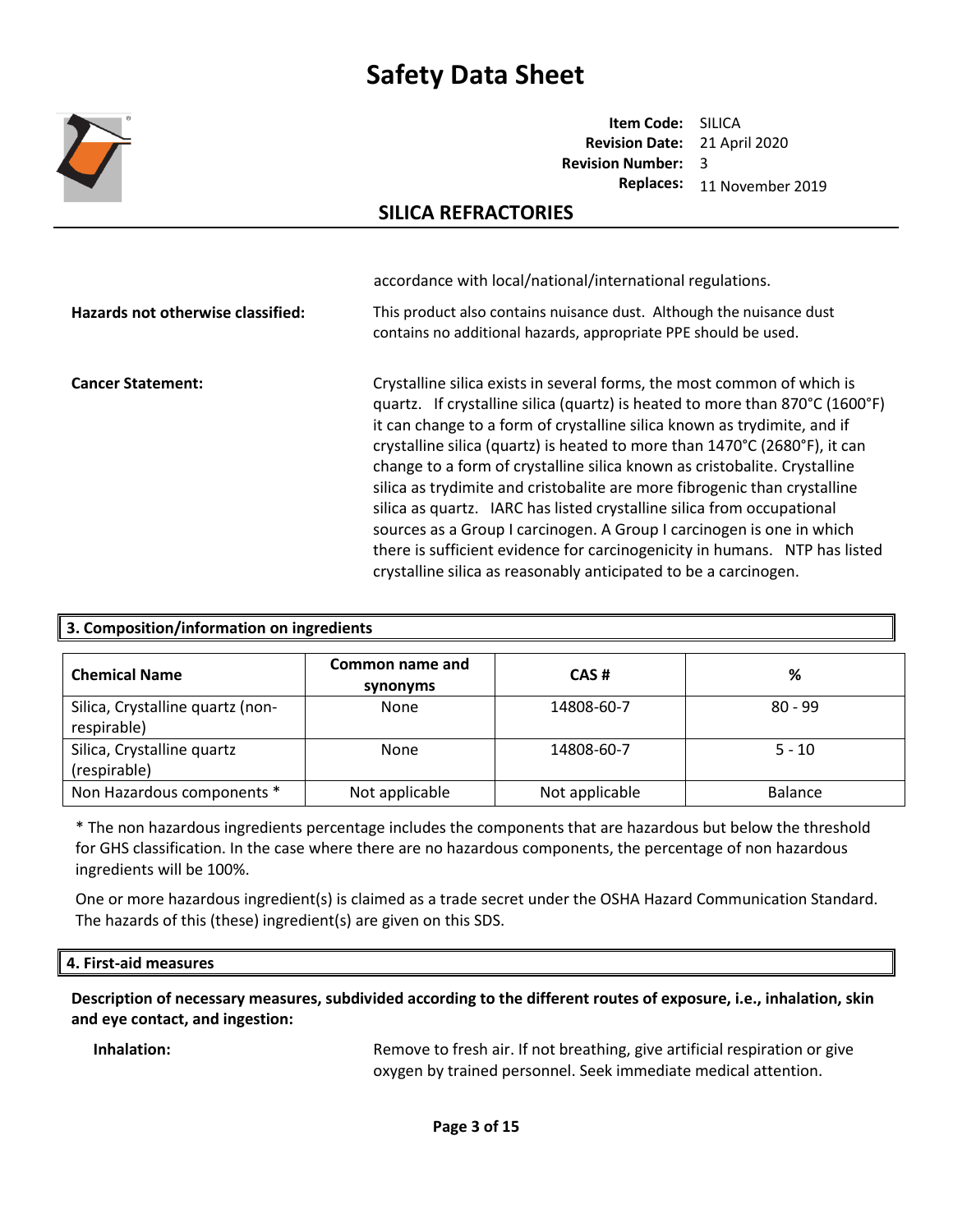

**Item Code:** SILICA **Revision Date:** 21 April 2020 **Revision Number:**  3 **Replaces:** 11 November 2019

## **SILICA REFRACTORIES**

| Eye Contact:                                                                                | Immediately flush eyes with plenty of water for at least 15 minutes. Seek<br>medical attention if irritation persists.                                                                                                                                       |
|---------------------------------------------------------------------------------------------|--------------------------------------------------------------------------------------------------------------------------------------------------------------------------------------------------------------------------------------------------------------|
| <b>Skin Contact:</b>                                                                        | Wash with soap and water. Seek medical attention if irritation develops<br>or persists.                                                                                                                                                                      |
| Ingestion:                                                                                  | No hazard expected under normal industrial use. If swallowed, seek<br>medical attention.                                                                                                                                                                     |
| Most important symptoms/effects,<br>acute and delayed:                                      | Causes damage to organs. Causes damage to organs through prolonged<br>or repeated exposure.                                                                                                                                                                  |
| Indication of immediate medical<br>attention and special treatment<br>needed, if necessary: | Get medical advice/attention if you feel unwell. If exposed or concerned:<br>Get medical advice/attention. If exposed: Call a poison center/doctor.<br>Specific treatment (see Sections 4 to 8 on this SDS and any additional<br>information on this label). |

### **5. Fire-fighting measures**

### **Suitable (and unsuitable) extinguishing media:**

| Suitable extinguishing media:                                      | Use methods suitable to fight surrounding fire.                                                                                           |
|--------------------------------------------------------------------|-------------------------------------------------------------------------------------------------------------------------------------------|
| Unsuitable extinguishing media:                                    | None Known                                                                                                                                |
| Specific hazards arising from the<br>chemical:                     | This product is noncombustible and will not ignite or contribute to the<br>intensity of a fire.                                           |
| <b>Hazardous combustion products:</b>                              | Not applicable                                                                                                                            |
| Special protective equipment and<br>precautions for fire-fighters: | As in any fire, wear self-contained breathing apparatus pressure-demand,<br>(MSHA/NIOSH approved or equivalent) and full protective gear. |

#### **6. Accidental release measures**

| Personal precautions, protective<br>equipment and emergency procedures: | Personal Protective Equipment should be worn as indicated in Section 8.                                                                                                                                                                                                                     |
|-------------------------------------------------------------------------|---------------------------------------------------------------------------------------------------------------------------------------------------------------------------------------------------------------------------------------------------------------------------------------------|
| Methods and materials for containment<br>and cleaning up:               | Vacuum or sweep up material and place in a disposal container. Avoid<br>dust generation. Exhaust ventilation is recommended to maintain<br>airborne dust concentrations below regulatory exposure levels. Consult<br>individual operating permits for allowable air emissions. Dusts of as- |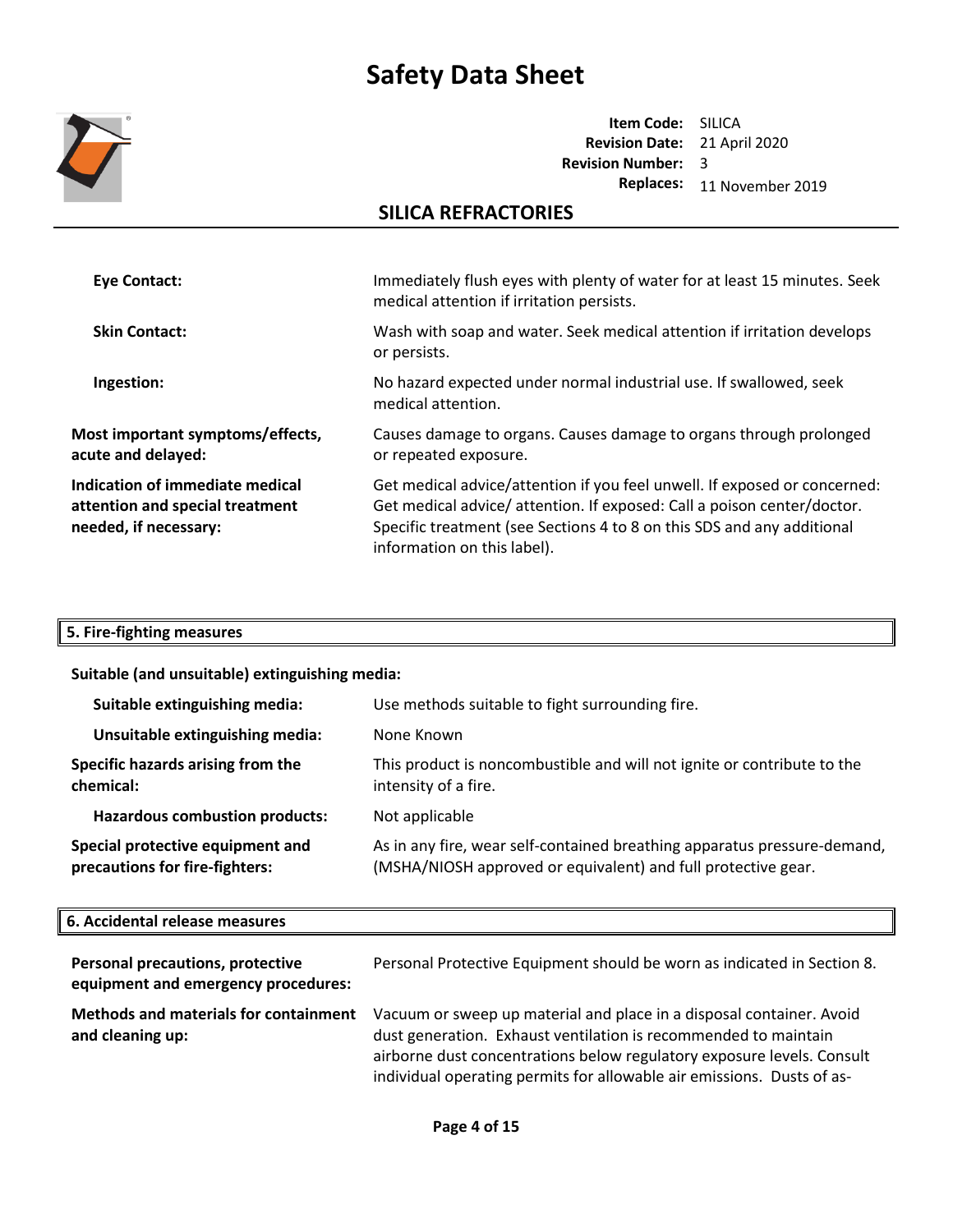

**Item Code:** SILICA **Revision Date:** 21 April 2020 **Revision Number:**  3 **Replaces:** 11 November 2019

## **SILICA REFRACTORIES**

manufactured refractory product have a low order of aquatic toxicity, are insoluble, and are not very mobile. Based upon this information, it is not believed to be a significant threat to the environment if accidentally released into water. Dusts of as-manufactured refractory product are not believed to be a significant threat to the environment if accidentally released on land. Dust and material generated during maintenance and tear-out operations may be contaminated with other hazardous substances (e.g., metals & alkaline materials). Evaluation of dust and material from specific processes should be performed to determine if an environmental threat exists in the case of a release. Clean up using methods which avoid dust generation. Compressed air should not be used to clean up spills. Wear appropriate personal protective equipment. Collect material in a compatible and appropriately labeled container. Dispose of material from processing, installation, maintenance, or tearout operations in accordance with applicable regulations.

| 7. Handling and storage                                          |                                                                                                                                                                                            |  |
|------------------------------------------------------------------|--------------------------------------------------------------------------------------------------------------------------------------------------------------------------------------------|--|
| <b>Precautions for safe handling:</b>                            | Steam spalling, which can lead to personal injury, may result from<br>improper drying and firing procedures. For safest use and optimum<br>performance, proper practices must be followed. |  |
| Conditions for safe storage, including<br>any incompatibilities: |                                                                                                                                                                                            |  |
| Safe storage conditions:                                         | Store in a dry area.                                                                                                                                                                       |  |
| <b>Materials to Avoid/Chemical</b><br>Incompatibility:           | Strong acids, bases, oxidizing agents.                                                                                                                                                     |  |

### **8. Exposure controls/personal protection**

**OSHA permissible exposure limit (PEL), American Conference of Governmental Industrial Hygienists (ACGIH) Threshold Limit Value (TLV), and any other exposure limit used or recommended by the chemical manufacturer, importer, or employer preparing the safety data sheet, where available:**

| <b>Chemical component</b>                      | <b>OSHA PEL</b>         | <b>ACGIH TLV</b>                                        | <b>ACGIH STEL</b> | <b>IDLH</b>                        |
|------------------------------------------------|-------------------------|---------------------------------------------------------|-------------------|------------------------------------|
| Silica, Crystalline quartz<br>(non-respirable) | $0.05 \,\mathrm{mg/m3}$ | $0.025$ mg/m3 TWA<br>(respirable<br>particulate matter) | Not established   | 50 mg/m3 IDLH<br>(respirable dust) |
| Silica, Crystalline quartz                     | $0.05 \,\mathrm{mg/m3}$ | $0.025$ mg/m3 TWA                                       | Not established   | 50 mg/m3 IDLH                      |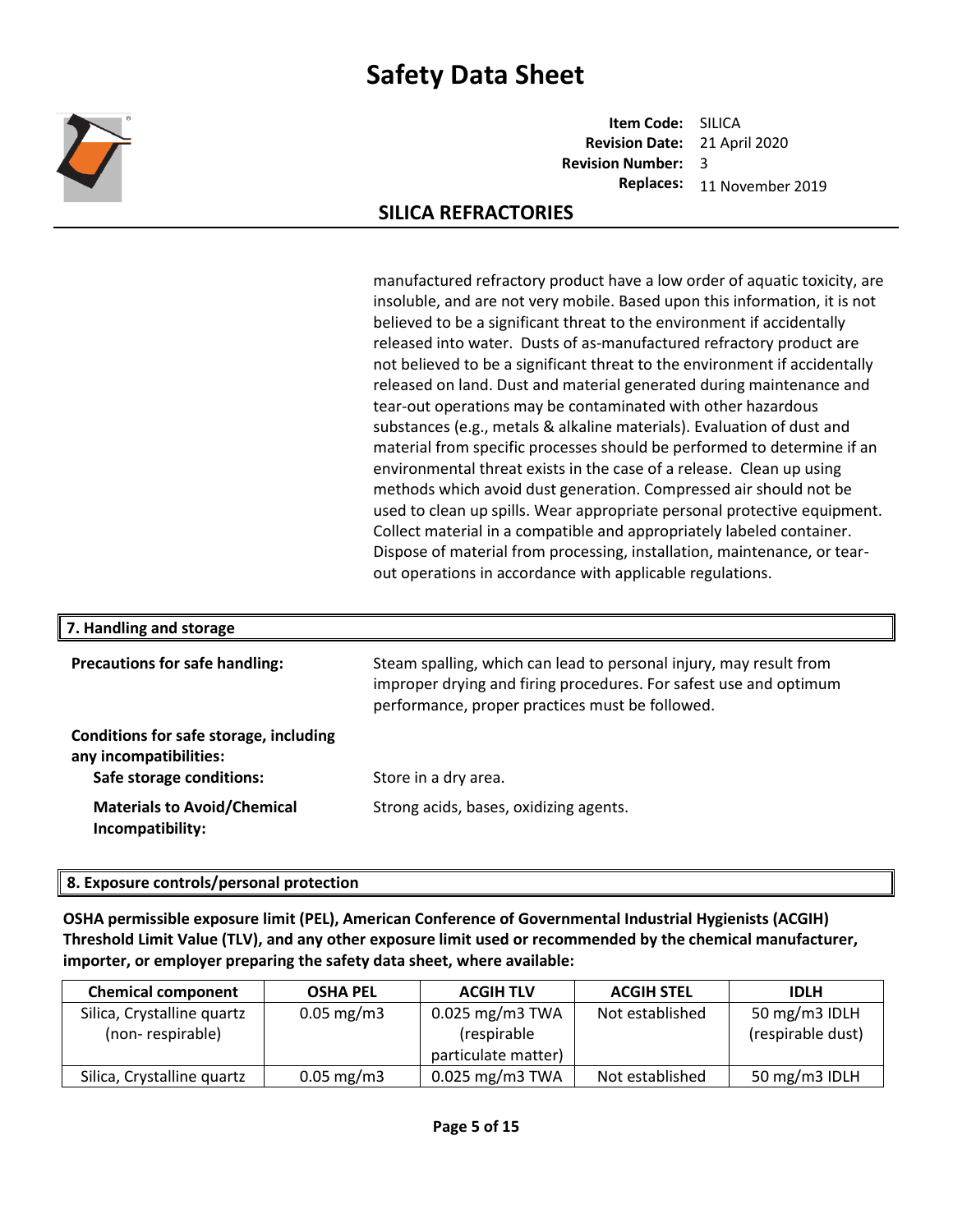

**Item Code:** SILICA **Revision Date:** 21 April 2020 **Revision Number:**  3 **Replaces:** 11 November 2019

## **SILICA REFRACTORIES**

| (respirable)                                  |  | (respirable<br>particulate matter)                                                                                                   | (respirable dust) |
|-----------------------------------------------|--|--------------------------------------------------------------------------------------------------------------------------------------|-------------------|
| Appropriate engineering controls:<br>product. |  | Local exhaust ventilation may be necessary to control any air<br>contaminants to within their exposure limits during the use of this |                   |

#### **Individual protection measures, such as personal protective equipment:**

Respiratory Protection: Recommend chest X-rays and yearly vital capacity tests for employees regularly exposed to silica for early detection of silicosis. Comply with all guidelines for crystalline silica exposure.

### **Respirator Type(s):**

If it is not possible to reduce airborne exposure levels to below the exposure limits with ventilation, use the table below to assist you in selecting respirators that will reduce personal exposures to below the exposure limits.

The assigned protection factor (APF) is the minimum anticipated level of protection provided by each type of respirator worn in accordance with an adequate respiratory protection program. For example, an APF of 10 means that the respirator should reduce the airborne concentration of a particulate by a factor of 10, so that if the workplace concentration of a particulate was 150 ug/m<sup>3</sup>, then a respirator with an APF of 10 should reduce the concentration of particulate to 15 ug/m<sup>3</sup>.

| Assigned   | Type of Respirator                                                                                                                                         |
|------------|------------------------------------------------------------------------------------------------------------------------------------------------------------|
| Protection |                                                                                                                                                            |
| Factor     |                                                                                                                                                            |
| 10         | Any air-purifying elastomeric half-mask respirator equipped with appropriate type of<br>particulate filter.<br>Appropriate filtering facepiece respirator. |
|            | Any air-purifying full facepiece respirator equipped with appropriate type of<br>particulate filter.                                                       |
|            | Any negative pressure (demand) supplied-air respirator equipped with a half-mask.                                                                          |
| 25         | Any powered air-purifying respirator equipped with a hood or helmet and a high<br>efficiency (HEPA) filter.                                                |
|            | Any continuous flow supplied-air respirator equipped with a hood or helmet.                                                                                |
| 50         | Any air-purifying full facepiece respirator equipped with N-100, R-100, or P-100<br>filter(s).                                                             |
|            | Any powered air-purifying respirator equipped with a tight-fitting facepiece (half or                                                                      |
|            | full facepiece) and a high-efficiency filter.                                                                                                              |
|            | Any negative pressure (demand) supplied-air respirator equipped with a full                                                                                |
|            | facepiece.                                                                                                                                                 |
|            | Any continuous flow supplied-air respirator equipped with a tight-fitting facepiece                                                                        |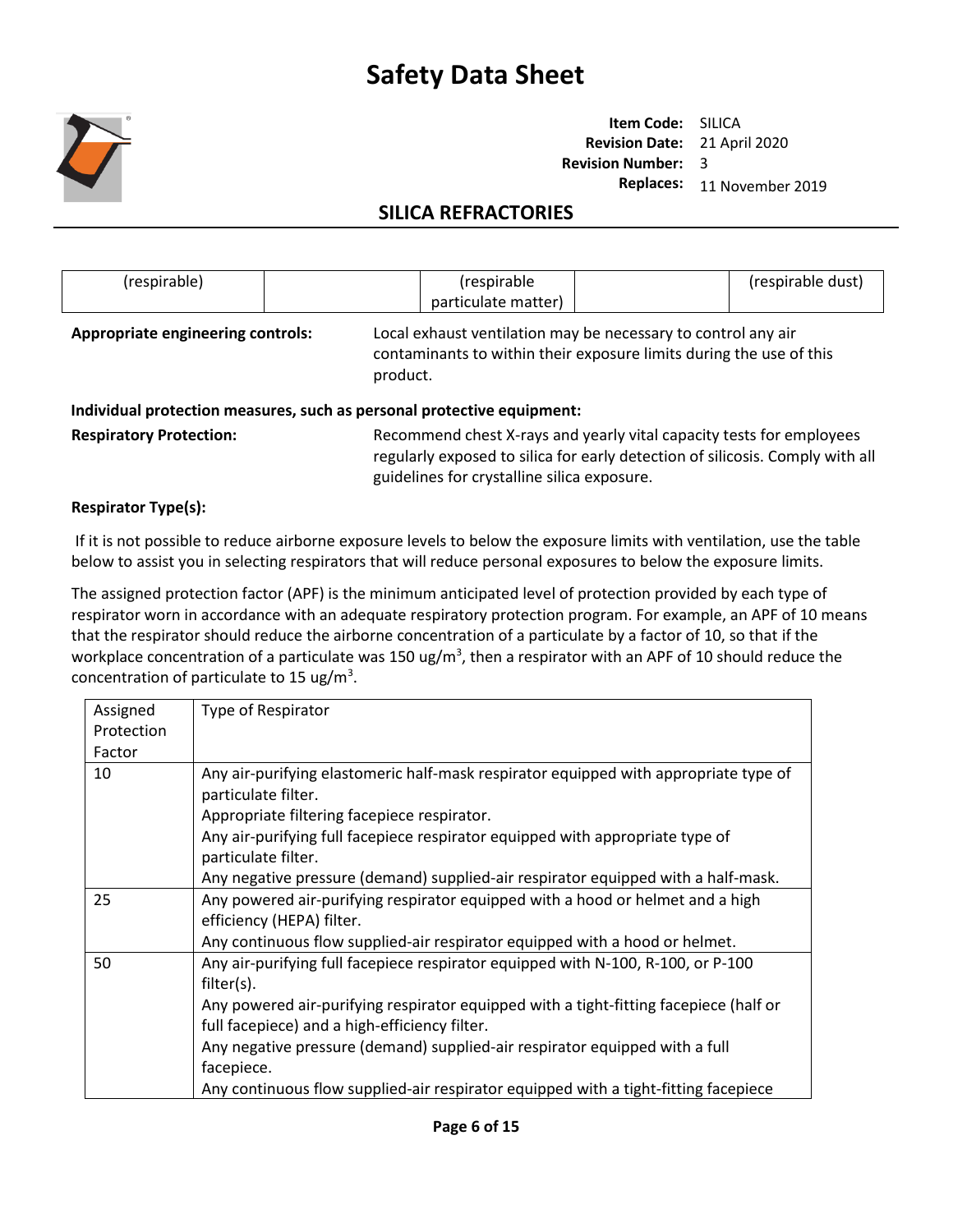

**Item Code:** SILICA **Revision Date:** 21 April 2020 **Revision Number:**  3 **Replaces:** 11 November 2019

## **SILICA REFRACTORIES**

|                                                                   | (half or full facepiece).<br>Any negative pressure (demand) self-contained respirator equipped with a full<br>facepiece. |  |                                                                                                                                                                                                                                                                 |
|-------------------------------------------------------------------|--------------------------------------------------------------------------------------------------------------------------|--|-----------------------------------------------------------------------------------------------------------------------------------------------------------------------------------------------------------------------------------------------------------------|
|                                                                   | 1000                                                                                                                     |  | Any pressure-demand supplied-air respirator equipped with a half-mask.                                                                                                                                                                                          |
|                                                                   | Eye protection:                                                                                                          |  | Wear safety glasses with side shields (or goggles) and a face shield.                                                                                                                                                                                           |
|                                                                   | Skin protection:                                                                                                         |  | Wear clothing which minimizes skin contact or exposure.                                                                                                                                                                                                         |
| Gloves:                                                           |                                                                                                                          |  | The correct choice of protective gloves depends upon the chemicals<br>being handled, the conditions of work and type of use. Gloves should be<br>chosen in consultation with the supplier/manufacturer and with a full<br>assessment of the working conditions. |
| Other protective equipment:<br><b>General hygiene conditions:</b> |                                                                                                                          |  | Wear clothing which minimizes skin contact or exposure.                                                                                                                                                                                                         |
|                                                                   |                                                                                                                          |  | Wear protective gloves/protective clothing/eye protection/face<br>protection. Do not eat, drink or smoke when using this product. Wash<br>thoroughly after handling.                                                                                            |

| 9. Physical and chemical properties                        |                            |
|------------------------------------------------------------|----------------------------|
| Appearance (physical state, color etc.):                   |                            |
| <b>Physical state:</b>                                     | Granular solid             |
| Color:                                                     | Off-white to dark gray     |
| Odor:                                                      | No Odor                    |
| <b>Odor Threshold:</b>                                     | No data available          |
| pH:                                                        | Not applicable             |
| Melting point/freezing point (°C):                         |                            |
| Melting Point (°C):                                        | $>$ 2000 °F ( $>$ 1100 °C) |
| Freezing point (°C):                                       | Not applicable             |
| Initial boiling point and boiling range<br>$(^{\circ}C)$ : | Not applicable             |
| Flash Point (°C):                                          | Not applicable             |
| <b>Evaporation Rate:</b>                                   | No data available          |
| Flammability (solid, gas):                                 | Non-flammable              |

**Upper/lower flammability or explosive**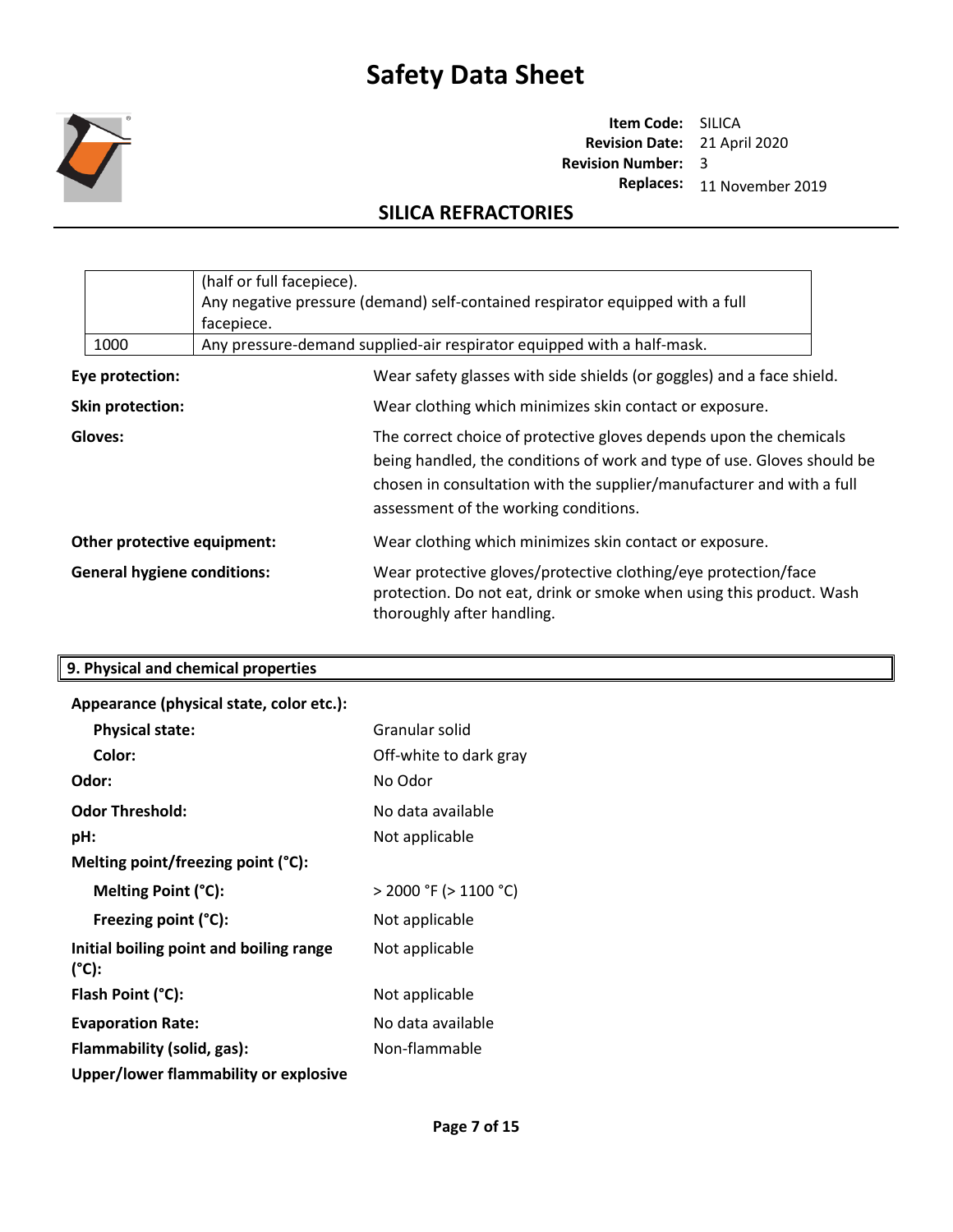

**Item Code:** SILICA **Revision Date:** 21 April 2020 **Revision Number:**  3 **Replaces:** 11 November 2019

## **SILICA REFRACTORIES**

| limits:                                           |                   |
|---------------------------------------------------|-------------------|
| <b>Upper flammability or explosive</b><br>limits: | Not applicable    |
| Lower flammability or explosive<br>limits:        | Not applicable    |
| Vapor pressure:                                   | Not applicable    |
| Vapor density:                                    | Not applicable    |
| <b>Relative density:</b>                          | 2 to 3.5 $g/cc$   |
| Solubility(ies):                                  | < 3%              |
| Partition coefficient: n-octanol/water:           | Not applicable    |
| Auto-ignition temperature (°C):                   | Not applicable    |
| Decomposition temperature (°C):                   | Not applicable    |
| <b>Viscosity:</b>                                 | Not applicable    |
| <b>Volatile Organic Chemicals:</b>                | Not established   |
| <b>Bulk Density:</b>                              | No data available |

#### **10. Stability and reactivity**

| <b>Reactivity:</b>                                                    | Not expected to be reactive                        |
|-----------------------------------------------------------------------|----------------------------------------------------|
| <b>Chemical stability:</b>                                            | Stable under normal conditions.                    |
| <b>Possibility of hazardous reactions:</b>                            | None expected under standard conditions of storage |
| Conditions to avoid (e.g., static<br>discharge, shock, or vibration): | Not applicable                                     |
| Incompatible materials:                                               | Strong acids, bases, oxidizing agents.             |
| <b>Hazardous decomposition products:</b>                              | Not applicable                                     |

#### **11. Toxicological information**

**Description of the various toxicological (health) effects and the available data used to identify those effects:**

| Information on the likely routes of<br>exposure (inhalation, ingestion, skin<br>and eye contact): | Inhalation, skin contact.                                          |
|---------------------------------------------------------------------------------------------------|--------------------------------------------------------------------|
| Symptoms related to the physical,<br>chemical and toxicological                                   | Causes damage to organs. Causes damage to organs through prolonged |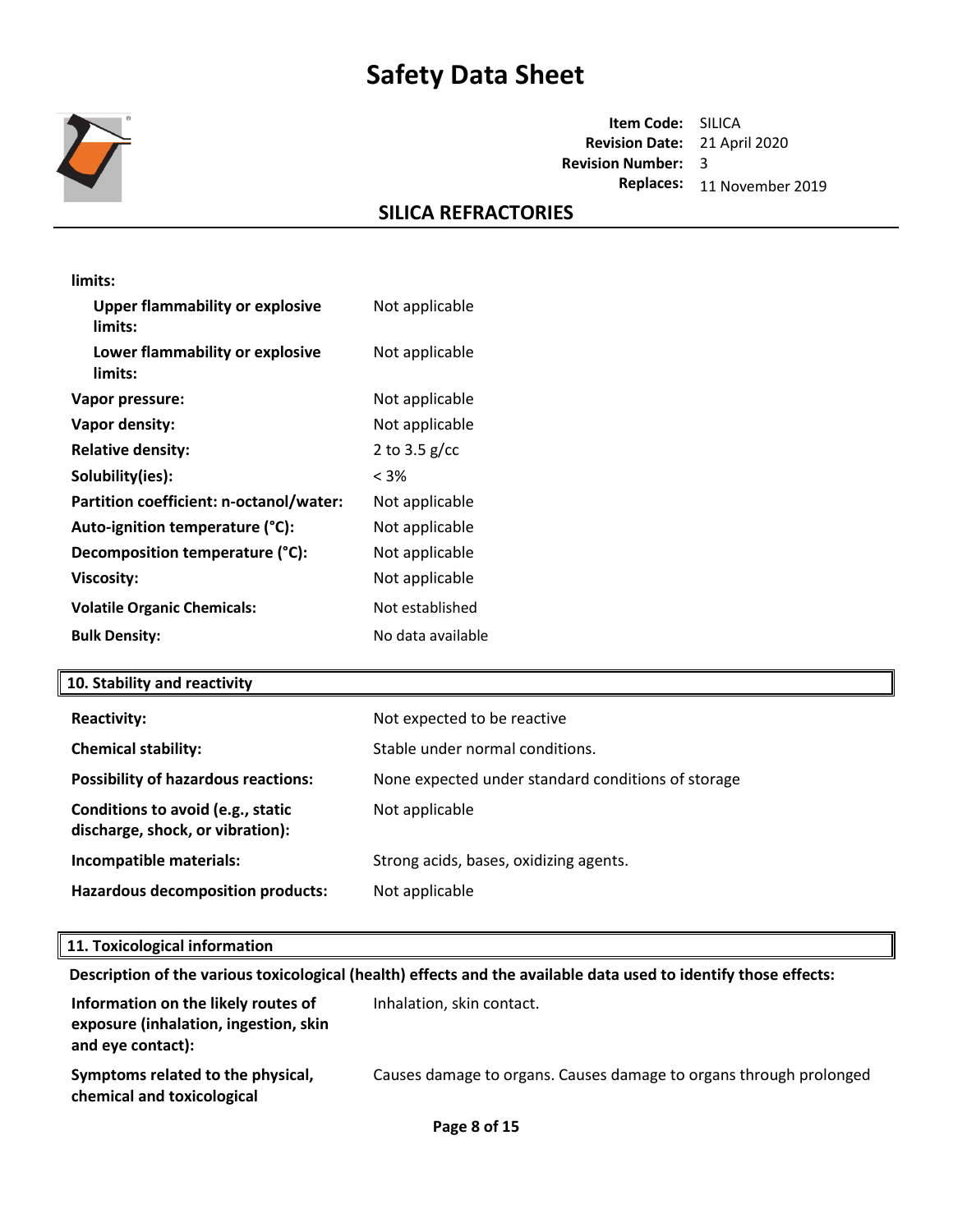

**Item Code:** SILICA **Revision Date:** 21 April 2020 **Revision Number:**  3 **Replaces:** 11 November 2019

### **SILICA REFRACTORIES**

**characteristics: characteristics: or repeated exposure.** 

**Additional Information:** SILICOSIS- The major concern is silicosis, caused by the inhalation and

retention of respirable crystalline silica dust. Silicosis can exist in several forms, chronic (or ordinary), and accelerated (or acute). Chronic or Ordinary Silicosis is the most common form of silicosis, and can occur after many years of exposure to relatively low levels of airborne respirable crystalline silica dust. It is further defined as either simple or complicated silicosis. Simple Silicosis is characterized by lung lesions (shown as radiographic opacities) less than 1 centimeter in diameter, primarily in the upper lung zones. Often, simple silicosis is not associated with symptoms, detectable changes in lung function, or disability. Simple silicosis may be progressive and may develop into complicated silicosis or progressive massive fibrosis (PMF). Complicated Silicosis or PMF is characterized by lung lesions (shown as radiographic opacities) greater than 1 centimeter in diameter. Although there may be no symptoms associated with complicated silicosis or PMF, the symptoms, if present, are shortness of breath, wheezing, cough, and sputum production. Complicated silicosis or PMF may lead to death. Advanced complicated silicosis or PMF can result in heart disease secondary to the lung disease (corpulmonale). Accelerated Silicosis can occur with exposure to high concentrations of respirable crystalline silica over a relatively short period; the lung lesions can appear within five (5) years of the initial exposure. The progression can be rapid. Accelerated Silicosis is similar to chronic or ordinary silicosis, except that the lung lesions appear earlier and the progression is more rapid. Acute Silicosis can occur with exposures to very high concentrations of respirable crystalline silica over a very short time period, sometimes as short as a few months. The symptoms of acute silicosis include progressive shortness of breath, fever, cough, and weight loss. Acute silicosis is fatal.

SCLERODERMA- There is evidence that exposure to respirable crystalline silica or that the disease silicosis is associated with the increased incidence of scleroderma, an immune system disorder manifested by a fibrosis (scarring) of the lungs, skin, and other internal organs. Recently, the American Thoracic Society noted that "there is persuasive evidence relating scleroderma to occupational silica exposures in settings where there is appreciable silicosis risk". The following may be consulted for additional information on silica, silicosis, and scleroderma (also known as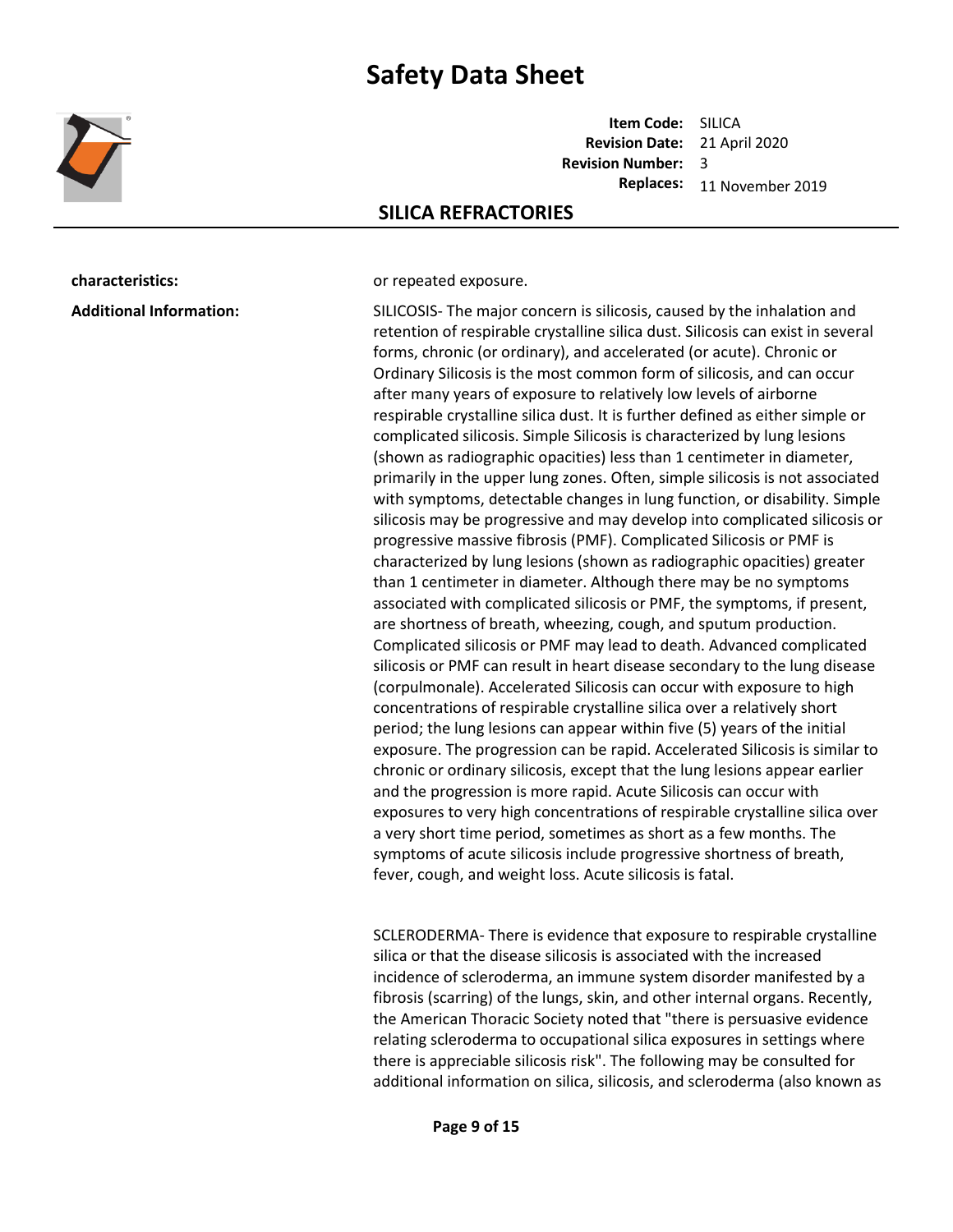

**Item Code:** SILICA **Revision Date:** 21 April 2020 **Revision Number:**  3 **Replaces:** 11 November 2019

### **SILICA REFRACTORIES**

progressive systemic sclerosis): Occupational Lung Disorders, Third Edition, Chapter 12, entitled "Silicosis and Related Diseases", Parkes, W. Raymond (1994). "Adverse Effects of Crystalline Silica Exposure", American Journal of Respiratory and Critical Care Medicine, Volume 155, pp. 761-765 (1997).

TUBERCULOSIS- Individuals with silicosis are at increased risk to develop tuberculosis, if exposed to persons with tuberculosis. The following may be consulted for further information: Occupational Lung Disorders, Third Edition, Chapter 12, entitled "Silicosis and Related Diseases", Parkes, W. Raymond (1994). "Adverse Effects of Crystalline Silica Exposure", American Journal of Respiratory and Critical Care Medicine, Volume 155, pp. 761-765 (1997).

NEPHROTOXICITY- There are several recent studies suggesting that exposure to respirable crystalline silica or that the disease silicosis is associated with the increased incidence of kidney disorders. The following may be consulted for additional information on silica, silicosis, and nephrotoxicity: Occupational Lung Disorders, Third Edition, Chapter 12, entitled "Silicosis and Related Diseases", Parkes, W. Ramond (1994). "Further evidence of human silica nephrotoxicity in occupationally exposed workers", British Journal of Industrial Medicine, Vol 50, No. 10, pp. 907-912 (1993). "Adverse Effects of Crystalline Silica Exposure", American Journal of Respiratory and Critical Care Medicine, Volume 155, pp. 761-765 (1997).

ARTHRITIS- There are recent studies suggesting that exposure to respirable crystalline silica or that the disease silicosis is associated with the increased incidence of arthritis. The following may be consulted for additional information on silica exposure and arthritis: American Journal of Industrial Medicine, Volume 35, pp. 375-381 "Connective Tissue Disease and Silicosis", Rosenman KD; Moore-Fuller M.; Reilly MJ. (1999). Environmental Health Perspective, Volume 107, pp. 793802 "Occupational Exposure to Crystalline Silica and Autoimmune Disease", Parks CG, Conrad K, Cooper GS. (1999).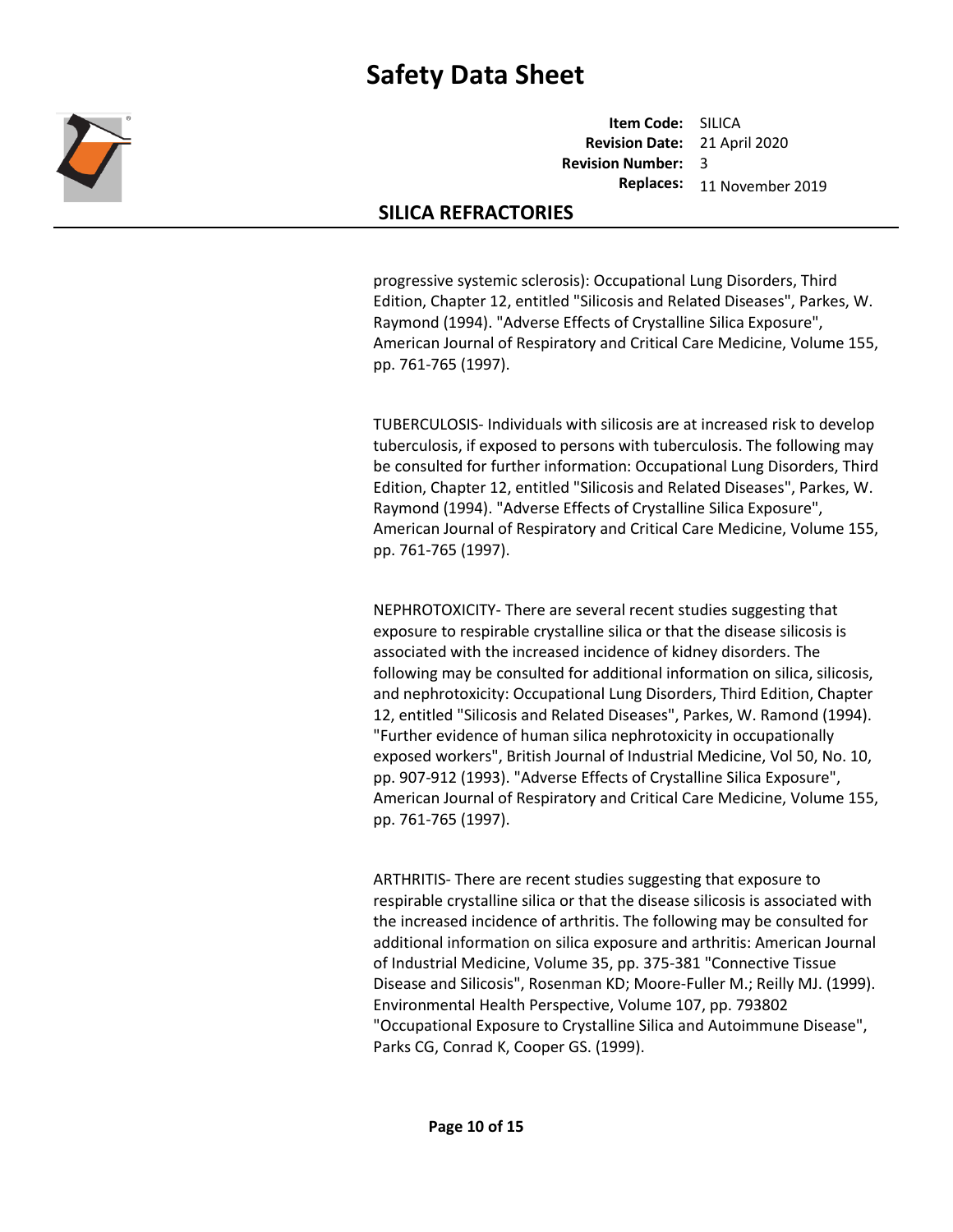

**Item Code:** SILICA **Revision Date:** 21 April 2020 **Revision Number:**  3 **Replaces:** 11 November 2019

### **SILICA REFRACTORIES**

## **Delayed and immediate effects and also chronic effects from short- and long-term exposure: Ingestion Toxicity:** Not a likely route of entry. **Skin Contact:** Cement dust and/or wet, unhardened product can dry the skin and cause alkali burns. **Inhalation Toxicity:** May include shortness of breath, wheezing, coughing, and sputum production. **Eye Contact:** Cement dust and/or wet, unhardened product can cause burns to the eyes. **Sensitization:** None Known **Reproductive and Developmental Toxicity:**  No data available **Carcinogenicity:** Classification has been based on toxicological information of the components in Section 3. **STOT-single exposure:** Classification has been based on toxicological information of the components in Section 3. **STOT-repeated exposure:** Classification has been based on toxicological information of the components in Section 3. **Aspiration hazard:** Based on available data, the classification criteria are not met.

**Numerical measures of toxicity (such as acute toxicity estimates):**

| <b>Chemical Name</b> | LD50 Oral | <b>LD50 Dermal</b> | <b>LC50 Inhalation</b> |
|----------------------|-----------|--------------------|------------------------|
| No data available    |           |                    |                        |

**Is the hazardous chemical is listed in the National Toxicology Program (NTP) Report on Carcinogens (latest edition) or has been found to be a potential carcinogen in the International Agency for Research on Cancer (IARC) Monographs (latest edition), or by OSHA:**

| <b>Chemical Name</b>                           | <b>OSHA Carcinogen</b> | <b>IARC Carcinogen</b> | <b>NTP Carcinogen</b> |
|------------------------------------------------|------------------------|------------------------|-----------------------|
| Silica, Crystalline quartz<br>(non-respirable) |                        | Yes                    | Yes                   |
| Silica, Crystalline quartz<br>(respirable)     | N                      | Yes                    | Yes                   |

| $\vert$ 12.<br>. Ecological information<br>. . |  |
|------------------------------------------------|--|
|                                                |  |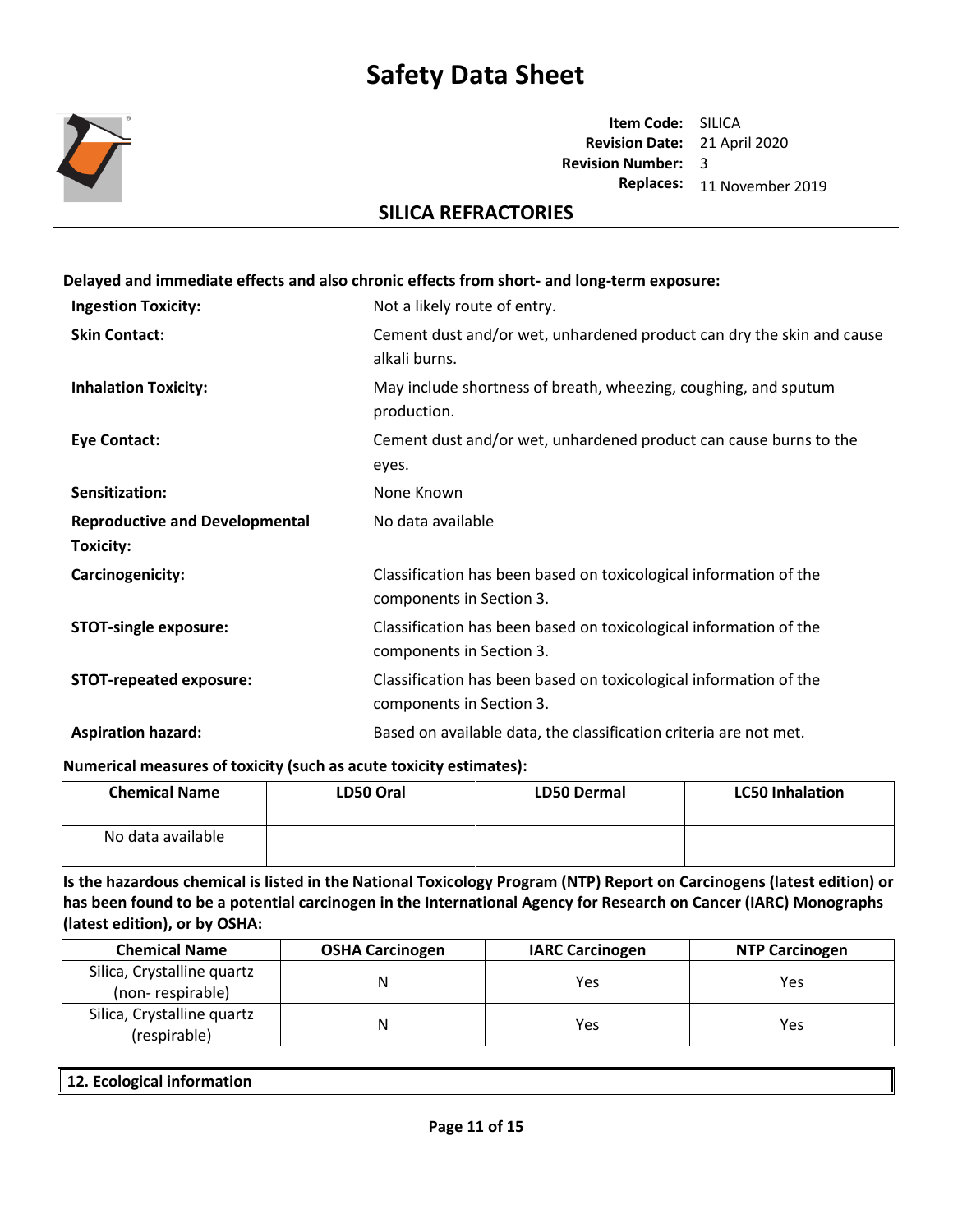

**Item Code:** SILICA **Revision Date:** 21 April 2020 **Revision Number:**  3 **Replaces:** 11 November 2019

## **SILICA REFRACTORIES**

**Ecotoxicity (aquatic and terrestrial, where available):**

Dusts of as-manufactured refractory product have a low order of aquatic toxicity, are insoluble, and are not very mobile. Based upon this information, it is not believed to be a significant threat to the environment if accidentally released on land or into water. However, dust and material generated during maintenance and tear-out operations may be contaminated with other hazardous substances (e.g., metals, respirable crystalline silica, alkaline materials). Evaluation of dust and material from specific processes should be performed to determine if an environmental threat exists in the case of release.

### **Ecological Toxicity Data:**

| <b>Chemical Name</b>           | CAS#           | <b>Aquatic EC50</b><br>Crustacea | <b>Aquatic ERC50</b><br>Algae | <b>Aquatic LC50 Fish</b> |
|--------------------------------|----------------|----------------------------------|-------------------------------|--------------------------|
| No data available              |                |                                  |                               |                          |
| Persistence and degradability: | Not applicable |                                  |                               |                          |

**Bioaccumulative potential:** Not applicable **Mobility in soil:** Not applicable **Other adverse effects (such as hazardous to the ozone layer):** None Known

#### **13. Disposal considerations**

**Description of waste residues and information on their safe handling and methods of disposal, including the disposal of any contaminated packaging:** 

The as-manufactured refractory product or refractory dust is not considered a hazardous waste. Dust and material generated during use, maintenance and tear-out operations may be contaminated with other hazardous substances (e.g., metals, alkaline materials) from a particular application. Additionally, the spent refractory could contain reaction products not originally present in the supplied refractory material. Contaminants or reaction products have the potential to cause the refractory waste to exhibit hazardous waste characteristics. It is the responsibility of the user to consult applicable regulations prior to disposal of any industrial product to ensure waste disposal compliance. Waste analysis and characterization may be necessary to determine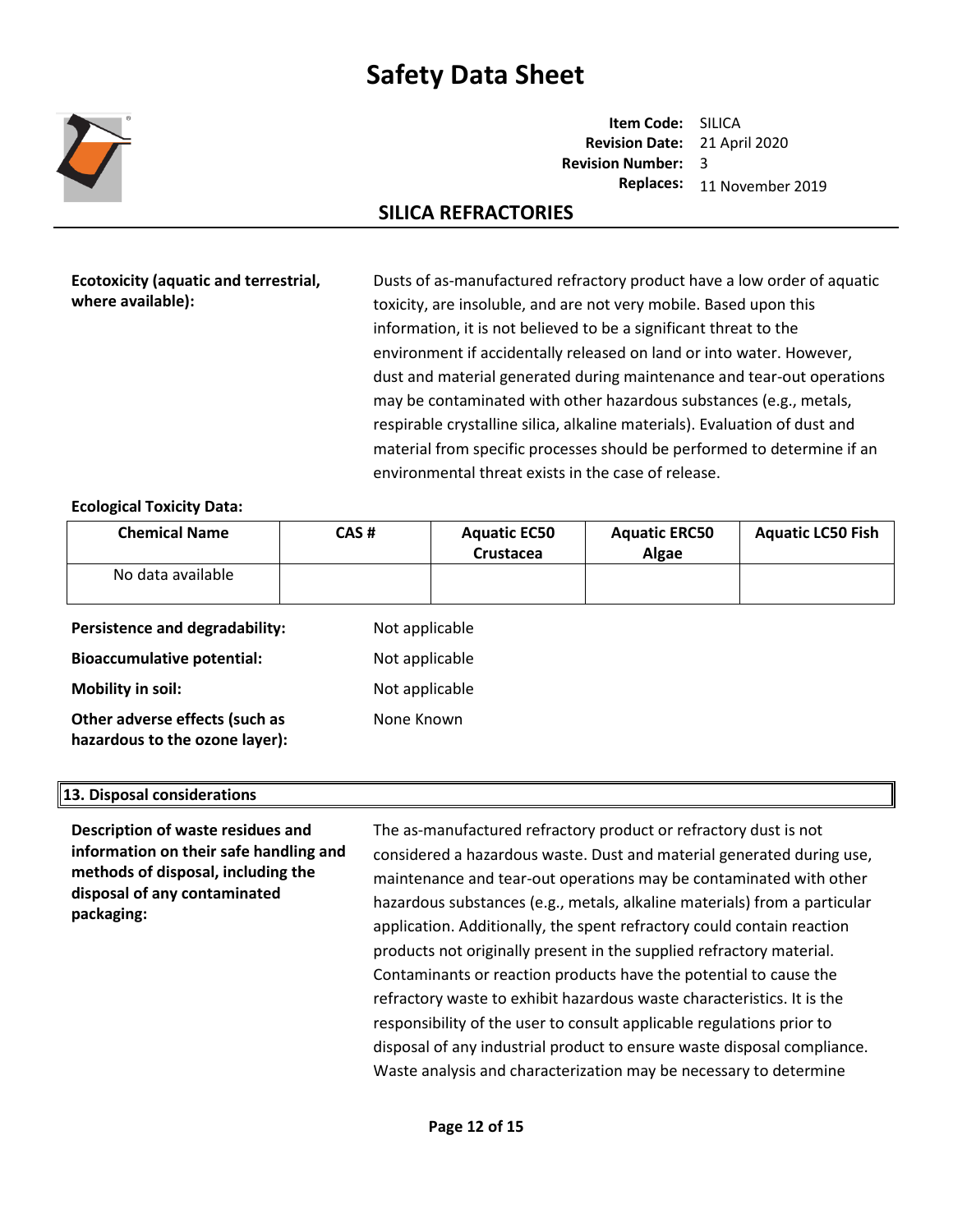

**Item Code:** SILICA **Revision Date:** 21 April 2020 **Revision Number:**  3 **Replaces:** 11 November 2019

### **SILICA REFRACTORIES**

proper waste disposal. Waste Management: Dusts could contain respiratory hazards. To prevent waste materials becoming airborne during waste generation, storage, transportation, and disposal, proper dust control measures are recommended.

#### **14. Transport information**

| Carriage of dangerous goods by road (DOT), rail or inland waterways:                                                                                                          |                             |
|-------------------------------------------------------------------------------------------------------------------------------------------------------------------------------|-----------------------------|
| <b>UN</b> number:                                                                                                                                                             | Not Regulated for Transport |
| <b>UN Proper shipping name:</b>                                                                                                                                               | Not applicable              |
| Transport hazard class(es):                                                                                                                                                   | Not applicable              |
| Packing group, if applicable:                                                                                                                                                 | Not applicable              |
| International carriage of dangerous goods by sea (IMDG/IMO):                                                                                                                  |                             |
| <b>UN</b> number:                                                                                                                                                             | Not Regulated for Transport |
| <b>UN Proper shipping name:</b>                                                                                                                                               | Not applicable              |
| Transport hazard class(es):                                                                                                                                                   | Not applicable              |
| Packing group, if applicable:                                                                                                                                                 | Not applicable              |
| International carriage of dangerous goods by air (IATA):                                                                                                                      |                             |
| <b>UN number:</b>                                                                                                                                                             | Not Regulated for Transport |
| <b>UN Proper shipping name:</b>                                                                                                                                               | Not applicable              |
| Transport hazard class(es):                                                                                                                                                   | Not applicable              |
| Packing group, if applicable:                                                                                                                                                 | Not applicable              |
| Environmental hazards (e.g., Marine<br>pollutant (Yes/No)):                                                                                                                   | No                          |
| <b>Transport in bulk (according to Annex II</b><br>of MARPOL 73/78 and the IBC Code):                                                                                         | No data available           |
| Special precautions which a user needs<br>to be aware of or needs to comply with<br>in connection with transport or<br>conveyance either within or outside<br>their premises: | No data available           |

**15. Regulatory information**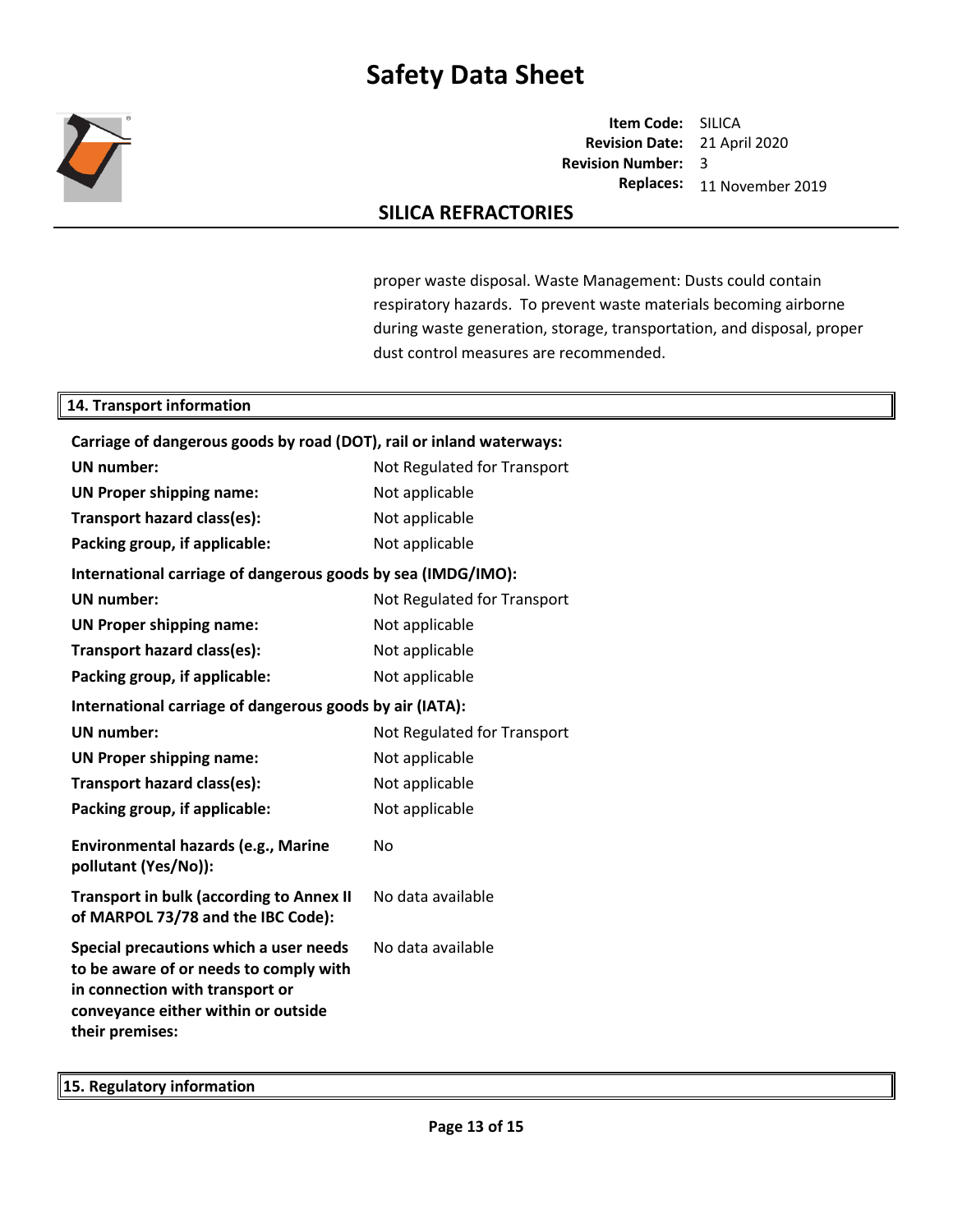

**Item Code:** SILICA **Revision Date:** 21 April 2020 **Revision Number:**  3 **Replaces:** 11 November 2019

### **SILICA REFRACTORIES**

#### **Safety, health and environmental regulations specific for the product in question:**

**TSCA Status:** All components in this product are on the TSCA Inventory.

#### **Regulated Components:**

| <b>Chemical Name</b>                               | CAS#       | <b>CERCLA</b> | Sara EHS | <b>Sara 313</b> | U.S. HAP |
|----------------------------------------------------|------------|---------------|----------|-----------------|----------|
| Silica, Crystalline<br>quartz (non-<br>respirable) | 14808-60-7 | Ν             | Ν        | Ν               | Ν        |
| Silica, Crystalline<br>quartz (respirable)         | 14808-60-7 | Ν             | Ν        | Ν               | Ν        |

| <b>Chemical Name</b>                               | CAS#       | <b>California Prop</b><br>65 - Cancer | <b>California Prop</b><br>65 - Dev. Toxicity | <b>California Prop</b><br>65 - Reprod fem |   |
|----------------------------------------------------|------------|---------------------------------------|----------------------------------------------|-------------------------------------------|---|
| Silica, Crystalline<br>quartz (non-<br>respirable) | 14808-60-7 | Yes                                   | N                                            | N                                         | N |
| Silica, Crystalline<br>quartz (respirable)         | 14808-60-7 | Yes                                   | N                                            | N                                         | Ν |

| <b>Chemical Name</b>                               | CAS#       | <b>Massachusetts</b><br><b>RTK List</b> | <b>New Jersey</b><br><b>RTK List</b> | Pennsylvania<br><b>RTK List</b> | Rhode<br><b>Island RTK</b><br>List | Minnesota<br><b>Hazardous</b><br><b>Substance</b><br>List |
|----------------------------------------------------|------------|-----------------------------------------|--------------------------------------|---------------------------------|------------------------------------|-----------------------------------------------------------|
| Silica, Crystalline<br>quartz (non-<br>respirable) | 14808-60-7 | Ν                                       | Yes                                  | Yes                             | N                                  | Yes                                                       |
| Silica, Crystalline<br>quartz (respirable)         | 14808-60-7 | N                                       | Yes                                  | Yes                             | N                                  | Yes                                                       |

| 16. Other information, including date of preparation or last revision. |                                           |
|------------------------------------------------------------------------|-------------------------------------------|
| <b>SDS Prepared by:</b>                                                | Environmental, Health & Safety Compliance |
| <b>Revision Date:</b>                                                  | 21 April 2020                             |
| <b>Revision Number:</b>                                                | 2                                         |